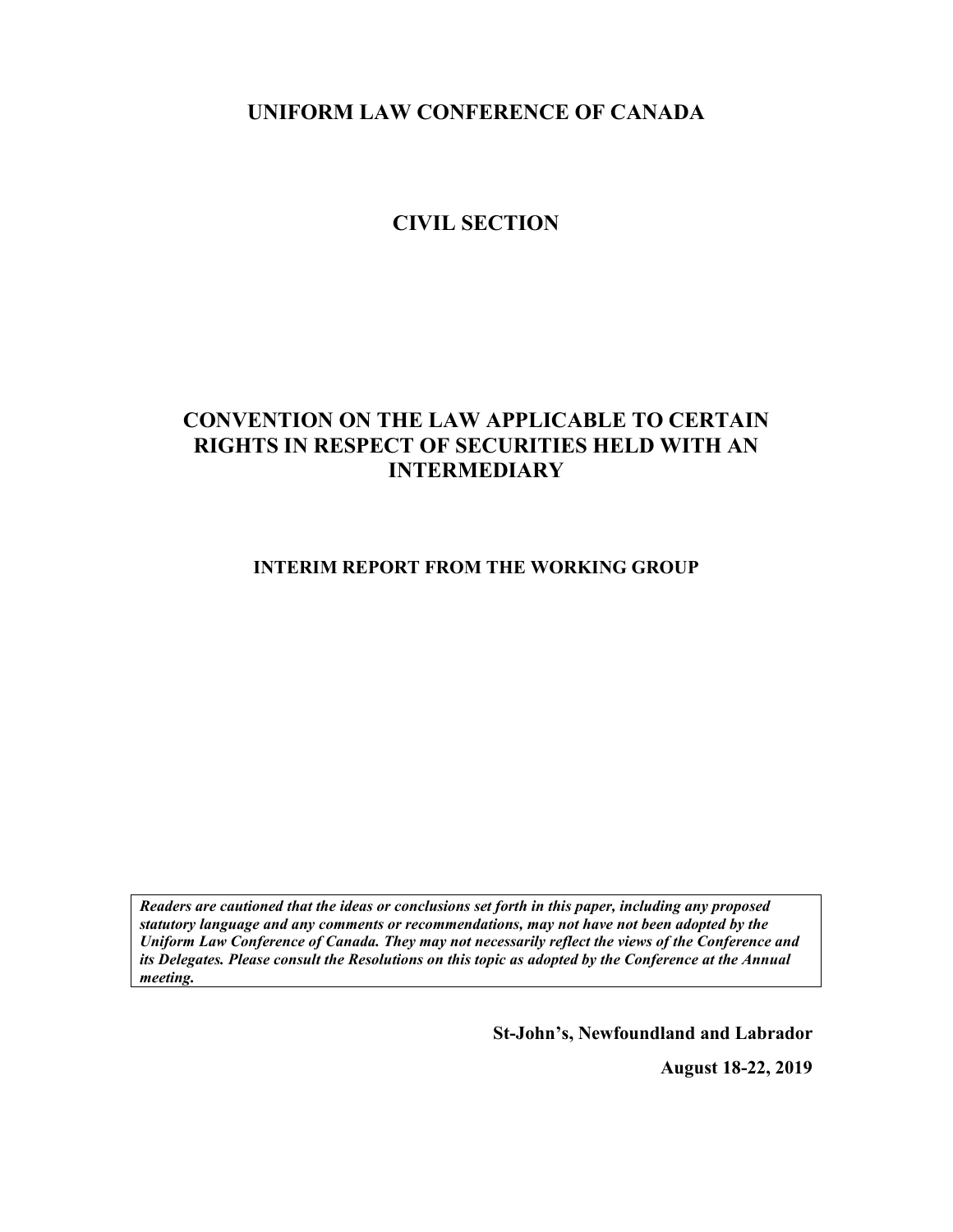# UNIFORM LAW CONFERENCE OF CANADA

### **Report from the Working Group**

#### **August 2019**

# **I. Background**

[1] The subject of this report is the *Convention on the Law Applicable to Certain Rights in Respect of Securities held with an Intermediary* (the "Convention" or "The Hague Securities Convention"). The purpose of this Interim Report is to report on the activities of the Working Group in the past year.

[2] The Working Group on the Hague Securities Convention, which had last been active in 2013, resumed its activities this year. The mandate of the Working Group is to develop uniform implementing legislation for the Hague Securities Convention. The Working Group held eight teleconference meetings in the winter and spring of 2019. The Working Group members are:

- Dominique D'Allaire, Justice Canada (Chair)
- Sam Becker, Finance BC
- Ian Binnie, Blakes LLP, Toronto
- Michel Deschamps, McCarthy Tétrault, Montréal
- Jean-Francois Lord, Finance Québec
- Paul Morrison, Innovation, Science and Economic Development Canada
- Joseph Primeau, Finance BC

# **II. The Convention**

[3] The Convention was prepared under the auspices of the Hague Conference on Private International Law and was adopted during a diplomatic session held in The Hague in December 2002. The Convention is in force since 2017. Switzerland, Mauritius and the United States are party to it.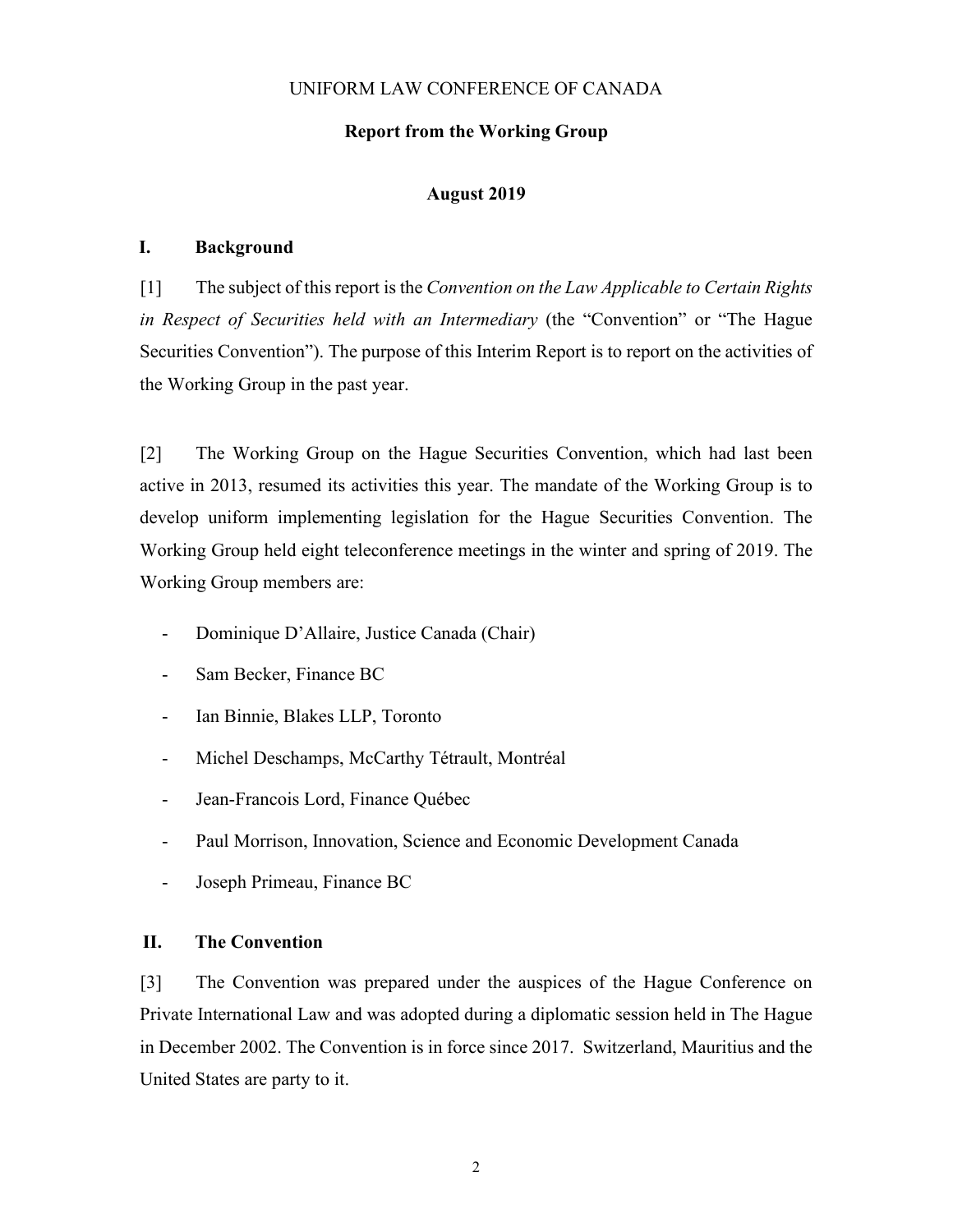#### INTERIM REPORT ON THE HAGUE SECURITIES CONVENTION

[4] The objective of the Convention is to determine the law applicable to a number of issues relating to securities held with an intermediary, including the perfection of transfers or security interests relating to securities of that nature. The Convention is a conflict of laws instrument in the traditional sense and for this reason does not propose substantive law rules. The Convention essentially deals with private international law rules applicable to transfers of securities and the rights of interest holders in these securities, but does not concern the regulation of trading in securities or the issuance of securities.

<span id="page-2-1"></span><span id="page-2-0"></span>[5] The subject matters covered by the Convention can be divided into four different groups:

- provisions dealing with key concepts or definitions with respect to securities held through intermediary;
- the scope of application of the Convention;
- the conflict of laws rules per se; and
- final clauses dealing primarily with the coming into force of the Convention and its possible application on a province-by-province or territory-by-territory basis.

#### **III. Current Canadian legislation**

[6] The implementation of the Convention in Canadian law would impact existing legislation dealing with securities held through intermediaries and security interests, particularly the Uniform Securities Transfer Act, approved by the ULCC in 2004.

[7] The *Securities Transfer Acts* ("STAs") adopted by the Canadian provinces and territories are uniform. Each of the provinces and territories' STA provides a legal foundation for the market practices of indirect securities holding or holding through an intermediary. The key concept is the "security entitlement", which is the term used to describe the special property interest of a person who holds a financial asset in a securities account with a securities intermediary.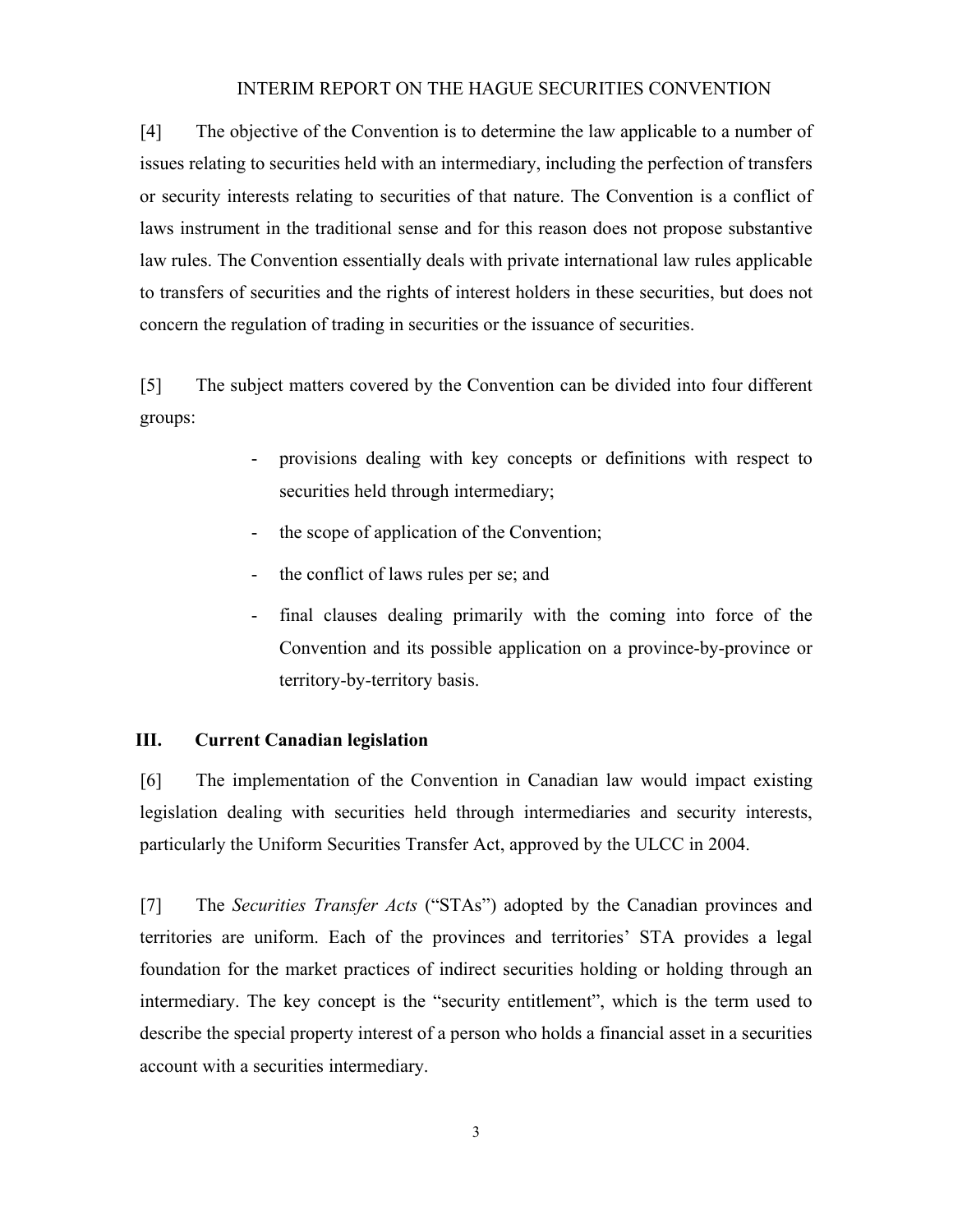#### UNIFORM LAW CONFERENCE OF CANADA

[8] Security entitlement is defined in the legislation as "the rights and property interest of an entitlement holder with respect to a financial asset specified in Part 6" (Part 6 deals with securities entitlements). The entitlement holder's rights may only be asserted against its immediate intermediary. This locates the entitlement holder's property interest with the entitlement holder's intermediary, greatly simplifying the situation. So, for example, it becomes clear that a creditor wishing to seize the entitlement holder's property must deal with that entitlement holder's intermediary.

[9] The STAs also contain conflict of laws rules with respect to indirect holding of securities i.e., which law applies to certain rights of the securities holder, in particular rights resulting from the transfer of securities and when the transfer is effective.

[10] Provincial and territorial *Personal Property and Security Acts* (PPSAs) provide rules on the validity and enforceability of security interests over personal property. They recognize that security interests can attach to security entitlements.<sup>[1](#page-2-0)</sup> PPSA legislation is relatively consistent across all Canadian common law jurisdictions. In Québec, provisions covering the same subject matters are found in the Civil Code.<sup>[2](#page-2-1)</sup>

# **IV. Report on the activities of the Working Group**

[11] Based on the 2011 Pre-implementation Report by Michel Deschamps, the Working Group reviewed the similarities and differences between the rules of the Convention and those applicable in Canada, including in relation to the STAs, the PPSAs and the Québec Civil Code. The Working Group specifically discussed the changes that would be required under each of the STAs, the PPSAs and the Civil Code to bring Canadian legislation into line with the Convention. The Working Group reviewed implementation techniques (e.g., incorporation of the Convention itself into legislation or incorporation of the content of the Convention into specific provisions dealing with the same subject matter). Finally, the Working Group thoroughly considered the relative benefits of the current Canadian rules over those found in the Convention, in particular in light of the benefit of having harmonized conflict of law rules among the provinces and territories.

[12] The Working Group has also prepared a consultation paper. This document has been distributed to provincial and territorial governments as well as to a limited number of